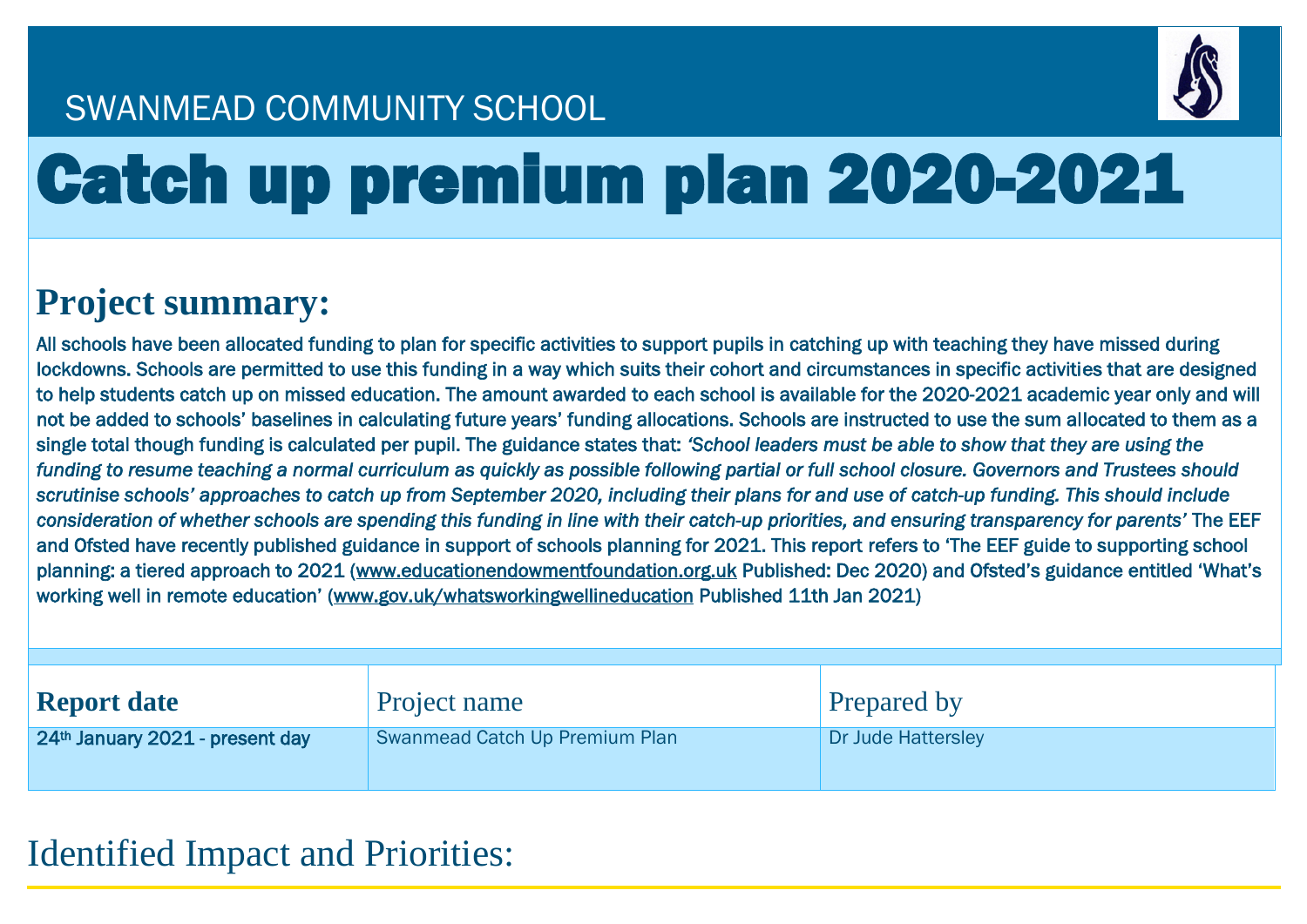#### Identified impact of Covid School Closure:

- 1. Increased gaps in Reading, Writing and Maths for students who were unable to engage fully with online learning during lockdown or demonstrated partial engagement.
- 2. Knowledge gaps evident in non-Core subjects and how this impacts the next academic Key stage.
- 3. The necessary prioritisation of core knowledge teaching and skills acquirement online is to the detriment of depth and breadth of subject knowledge
- 4. Social, Emotional and Mental health needs of children exacerbated by lockdown e.g., high stress levels, lack of socialisation with peers, parental stress and, in some cases, family breakdown (increase of safeguarding needs)
- 5. Disadvantaged pupils more highly affected

## Swanmead Curriculum Priorities in line with School Development Plans:

As a school, our whole school curriculum intent statement identifies the significance of 5 universal core values that are centred on our academic offer of Personal Development, Knowledge Base, Cultural Capital, Lifelong Learning and Enrichment. These priorities must be fundamental principles that guide our response to covering missed learning and curriculum gaps. Furthermore, the EEF has identified a tiered approach to catch up planning founded on evidence-based research. This is organised into three categories; Teaching, Targeted Academic Support and Wider Strategies. This plan will use our core values as guiding principles and structure our response based on the categories identified by the EEF. Ensuring student engagement with intervention and/or teaching online is paramount in our response to catching up and requires the engagement of parents within the process.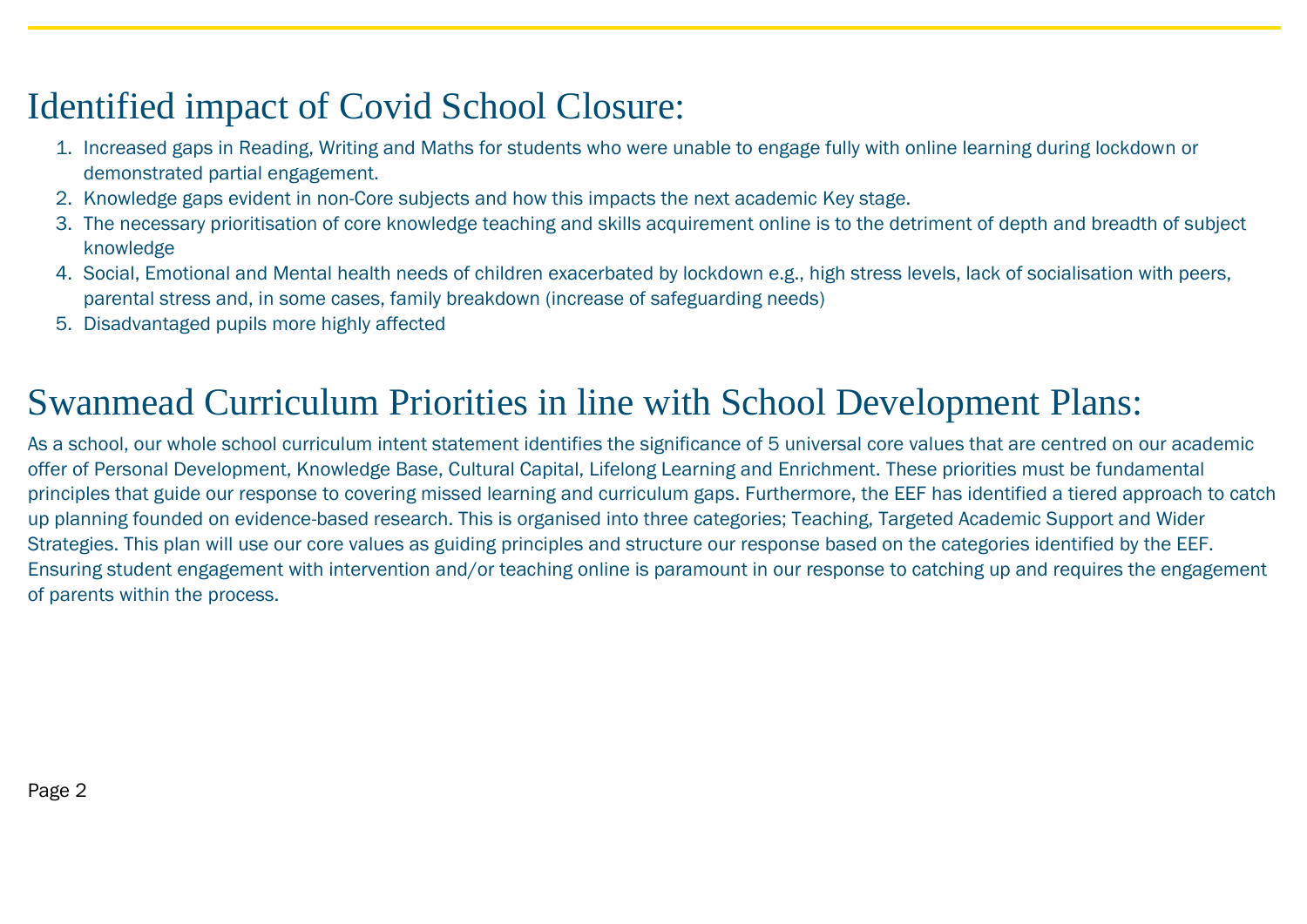# Tiered Approach

| <b>Action (2020-2021)</b>                                         | <b>Staff</b>     | <b>Timescale</b> | <b>Costs</b>                                                    | <b>Success Criteria /Outcome</b>                                                                                                                                                                                                                                          |
|-------------------------------------------------------------------|------------------|------------------|-----------------------------------------------------------------|---------------------------------------------------------------------------------------------------------------------------------------------------------------------------------------------------------------------------------------------------------------------------|
| 1. Teaching                                                       |                  |                  |                                                                 |                                                                                                                                                                                                                                                                           |
| <b>Blended learning Strategies</b><br>ä,                          | <b>All Staff</b> | Sept-March       | <b>Subscribing</b><br>to G Suite                                | *All staff will be confident in their ability to teach pupils who<br>are learning online as well as those in the classroom using<br>google classroom. COMPLETED                                                                                                           |
| <b>Flexible grouping</b>                                          |                  | <b>Ongoing</b>   | <b>Additional</b><br>support staff<br>contract time<br>required | *Staff will be able to quickly diagnose those in need of<br>targeted intervention and apply flexible grouping that will<br>remain until the gap in knowledge is filled. Intervention<br>principles of immediacy and relevance applied flexibly as<br>needs arise, ONGOING |
| <b>Effective low-stakes</b><br>$\bar{a}$<br>diagnostic assessment |                  | <b>Ongoing</b>   | <b>Webinars</b><br>and training<br>session<br>required          | *Staff will be adept at using low-stakes diagnostic assessment<br>online and in school to monitor progress, swiftly identify<br>intervention needs and feedback to students, ONGOING                                                                                      |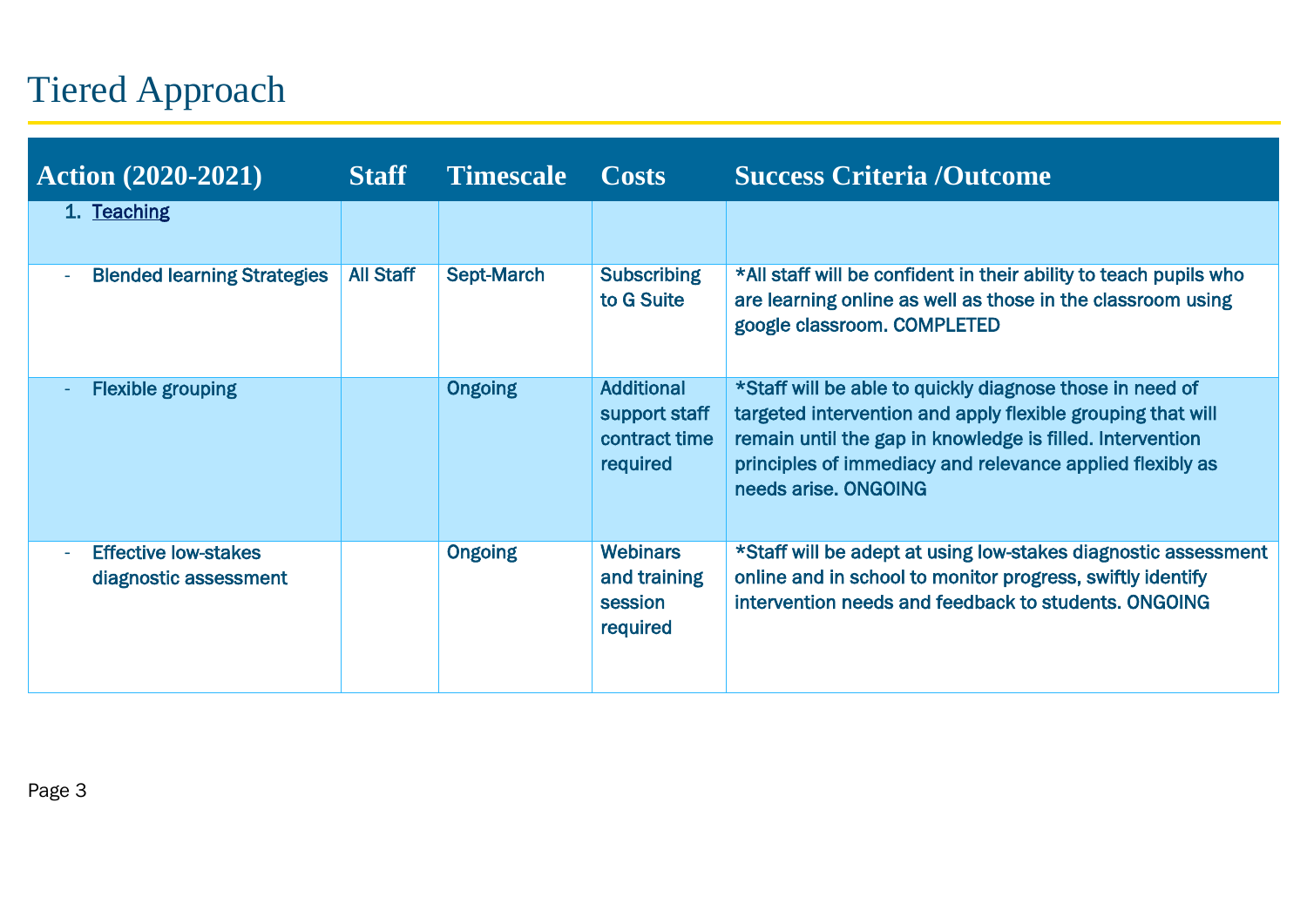| <b>Supporting remote learning</b>                                   |                     | <b>Spring terms</b><br>(Lockdown 0.3) | N/A                                            | *Staff will be adept at using low-stakes diagnostic assessment<br>online and in school to monitor progress, swiftly identify<br>intervention needs and feedback to students, ONGOING                                                                                                                                                            |
|---------------------------------------------------------------------|---------------------|---------------------------------------|------------------------------------------------|-------------------------------------------------------------------------------------------------------------------------------------------------------------------------------------------------------------------------------------------------------------------------------------------------------------------------------------------------|
| <b>Advance curriculum</b><br>planning for 2021-22                   |                     | <b>Twilight session</b><br>11/5/21    | N/A                                            | All staff to focus designated time on identifying and planning<br>for curriculum gaps in 2021-22, ensure covering f core<br>knowledge, content, and skills. Focus on incoming year 4s and<br>year current year 5, 6, 7 in detailed subject planning and<br>creation of resources. Plan for subject related enrichment<br>opportunities. ONGOING |
| 2. Targeted Academic Support                                        |                     |                                       |                                                |                                                                                                                                                                                                                                                                                                                                                 |
| Using autumn>spring data<br>drop to identify key small<br>groups    | $SW + all$<br>staff | Feb - March 20                        | n/a                                            | *Since Lockdown 0.3 this had to be adapted to consider<br>attendance of online lessons. Staff used assessments during<br>online teaching. COMPLETED                                                                                                                                                                                             |
| Year 6 and Year 7<br>intervention focus                             | $BP + JO$<br>+MW    | Sept 20 - Jan<br>21                   | <b>Use of LSA</b><br>and internal<br>provision | * Release time for Staff and/or support staff to ensure core<br>skills are understood. Focus on core subjects. ONGOING                                                                                                                                                                                                                          |
| <b>Ensuring access to</b><br>technology for<br>disadvantaged pupils | PD, MW              | <b>Spring terms</b>                   | n/a                                            | *DfE grant applied for and 33 laptops supplied to date. Drastic<br>improvement in attendance of online learning that will be<br>monitored (communication with students and parents) and<br>reviewed. COMPLETED                                                                                                                                  |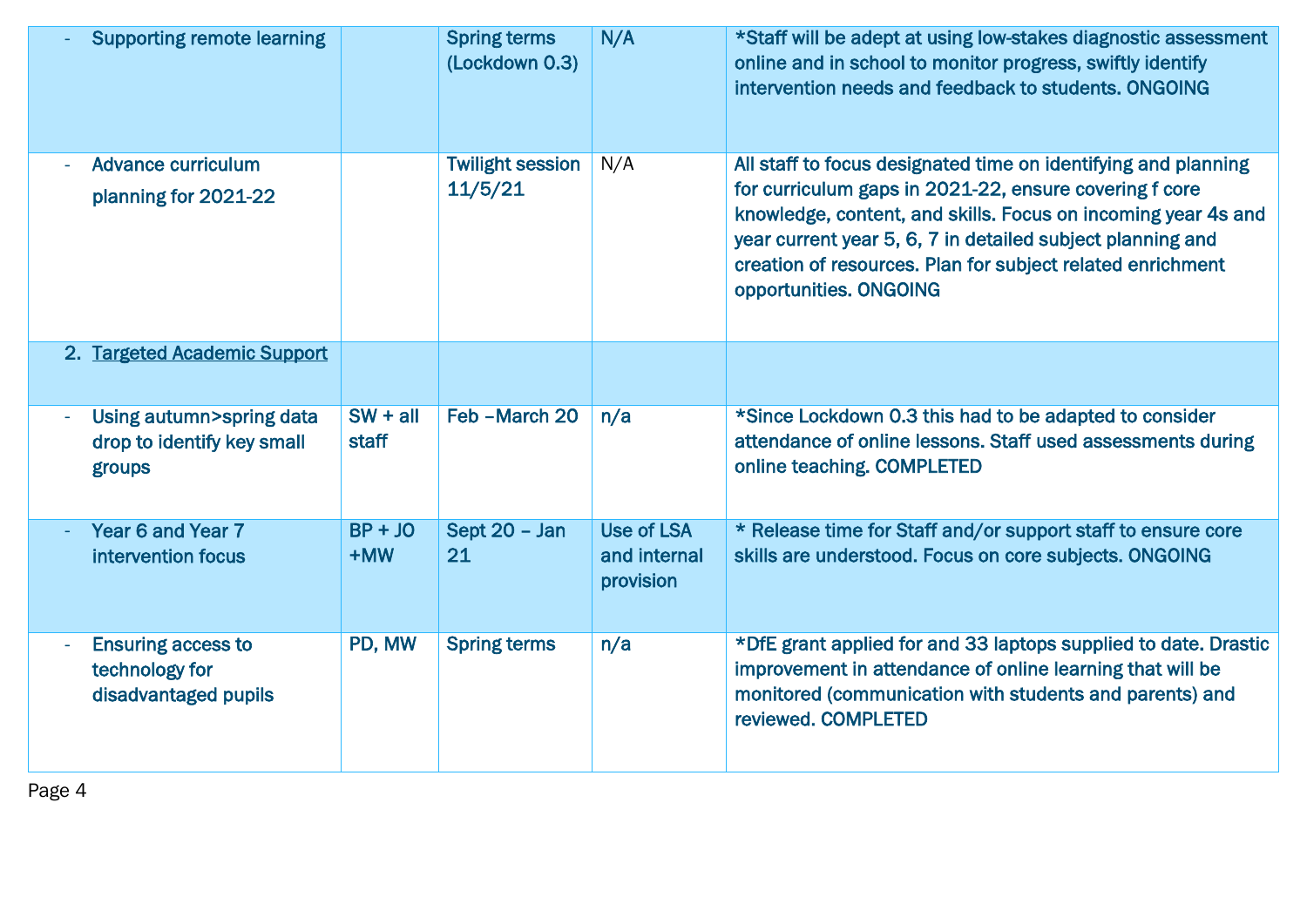| <b>Focused academic tutoring</b><br>over a short, sustained<br>period | <b>BP, JO,</b><br>RT, LB,<br><b>MA</b> | 2020-2021                          | £30 per hour<br>rate (RT)<br><b>Staff hourly</b><br>rate (LB) | *External tutors employed on a fixed term to cover this. Rob<br>Treacher and Liz Baker worked with groups on Weds and Thurs<br>am in sessions in 2021-2021 to benefit students who will<br>improve with targeted support focus on KS3 first then focused<br>on KS2 and some identified KS3 continuation as deemed<br>necessary (RT and LB/BP/MA) - RT continues to work with Y8<br>Maths groups. ONGOING |  |
|-----------------------------------------------------------------------|----------------------------------------|------------------------------------|---------------------------------------------------------------|----------------------------------------------------------------------------------------------------------------------------------------------------------------------------------------------------------------------------------------------------------------------------------------------------------------------------------------------------------------------------------------------------------|--|
| 3. Wider Strategies                                                   |                                        |                                    |                                                               |                                                                                                                                                                                                                                                                                                                                                                                                          |  |
| Investment in technology                                              | PD, MW,<br>HI                          | <b>Spring terms</b>                | <b>Covered by</b><br>Grant                                    | *A thorough audit of provision and technology in school in<br>each class room. Enables flexible small groupings and<br>independent learning to take place in every subject.<br><b>COMPLETED</b>                                                                                                                                                                                                          |  |
| Parent contact / parent's<br>evening software (school<br>cloud)       | SW, MW                                 | <b>Feb 2021</b>                    | £548                                                          | *Using parent cloud enables virtual parent contact and<br>reporting including parent's evenings and meetings. Parental<br>understanding and engagement improved. COMPLETED -<br><b>RENEWAL in FEB 2021</b>                                                                                                                                                                                               |  |
| Website publication of<br>online curriculum/timetable                 | PD/SW                                  | By 25/1/21<br>(DfE<br>requirement) | n/a                                                           | *Transparency regarding our online curriculum offer and<br>parent/student accountability. COMPLETED                                                                                                                                                                                                                                                                                                      |  |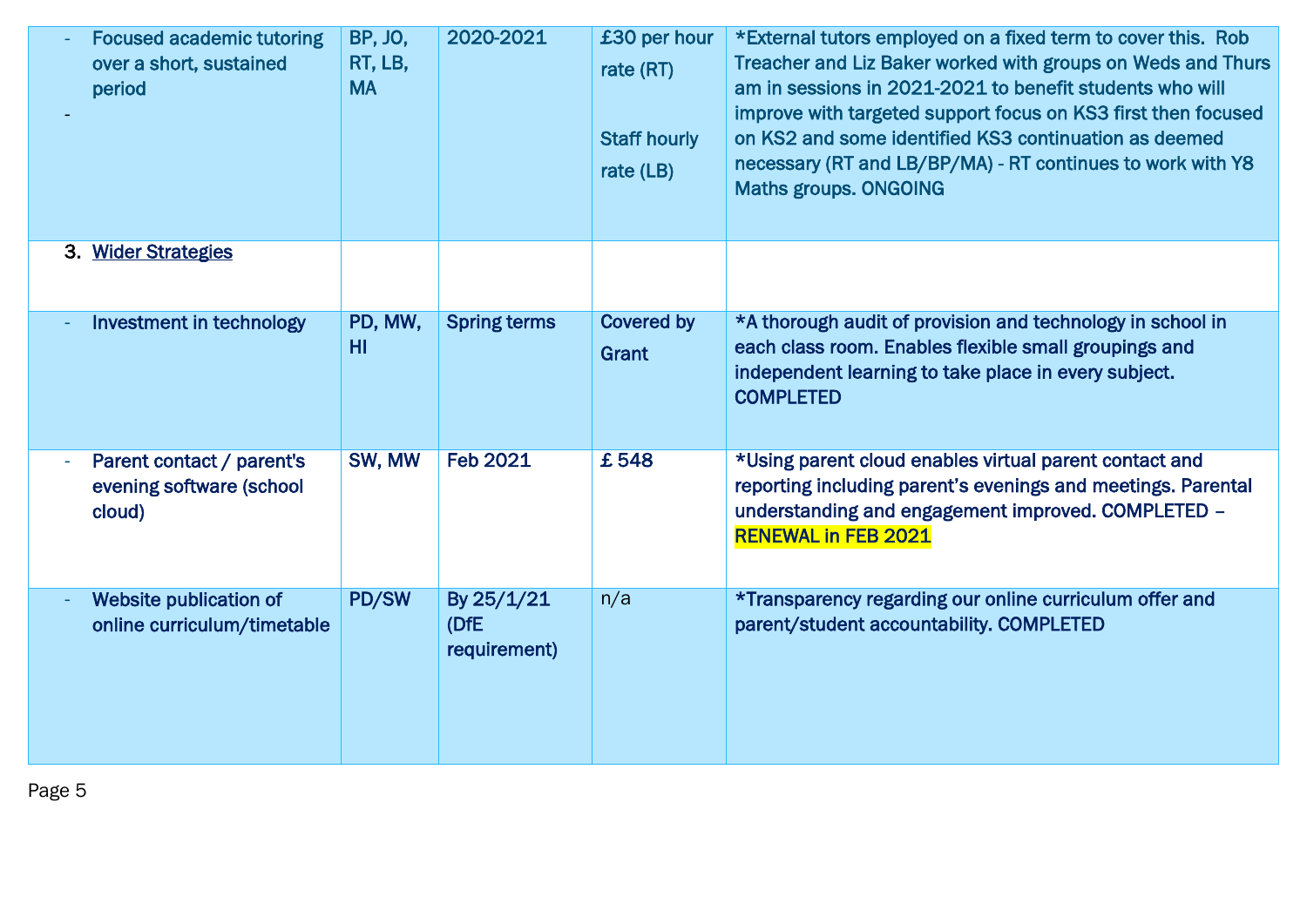| <b>Summer school</b>                                                                                                     | PC, AW,<br>RC, HK,<br><b>JO, HI,</b><br><b>GM</b> | <b>July 2021</b> | <b>Covered by</b><br><b>Funding</b> | *1-week summer school offered to ensure teaching coverage<br>of basic skills and curriculum knowledge. Built in focused<br>planning sessions. Determined key pupils to invite. Liaison<br>with support staff for potential interest. COMPLETED |
|--------------------------------------------------------------------------------------------------------------------------|---------------------------------------------------|------------------|-------------------------------------|------------------------------------------------------------------------------------------------------------------------------------------------------------------------------------------------------------------------------------------------|
| <b>SEMH / pastoral support</b><br>(YOGA)                                                                                 | Paula<br>Hall                                     | $2021 -$ ongoing | £50 per<br>session                  | *Offering Yoga session via external provider Paula Hall (British<br>Wheel of Yoga) to year 6 students for 5 sessions per class<br>(Sessions with KS3 in summer term 2) COMPLETED<br>Y8 Autumn 2021 - ONGOING                                   |
| <b>Swanfest Year 8 leavers</b><br>festival                                                                               | AW, RC,<br>JH, HI                                 | <b>July 2021</b> | £963.98                             | *Festival included hire of inflatables, birds of prey display,<br>face-painting, pizzas, and ice creams- COMPLETED                                                                                                                             |
| <b>Action (2021-2022)</b>                                                                                                | <b>Staff</b>                                      | Timescale        | Costs                               | <b>Success Criteria /Outcome</b>                                                                                                                                                                                                               |
| <b>All staff recommendations,</b><br>requests and costs relating to the<br>continued support of catch up in<br>2021-2022 |                                                   |                  |                                     | These items will be taken under consideration, costed and<br>funds allocated during this academic year                                                                                                                                         |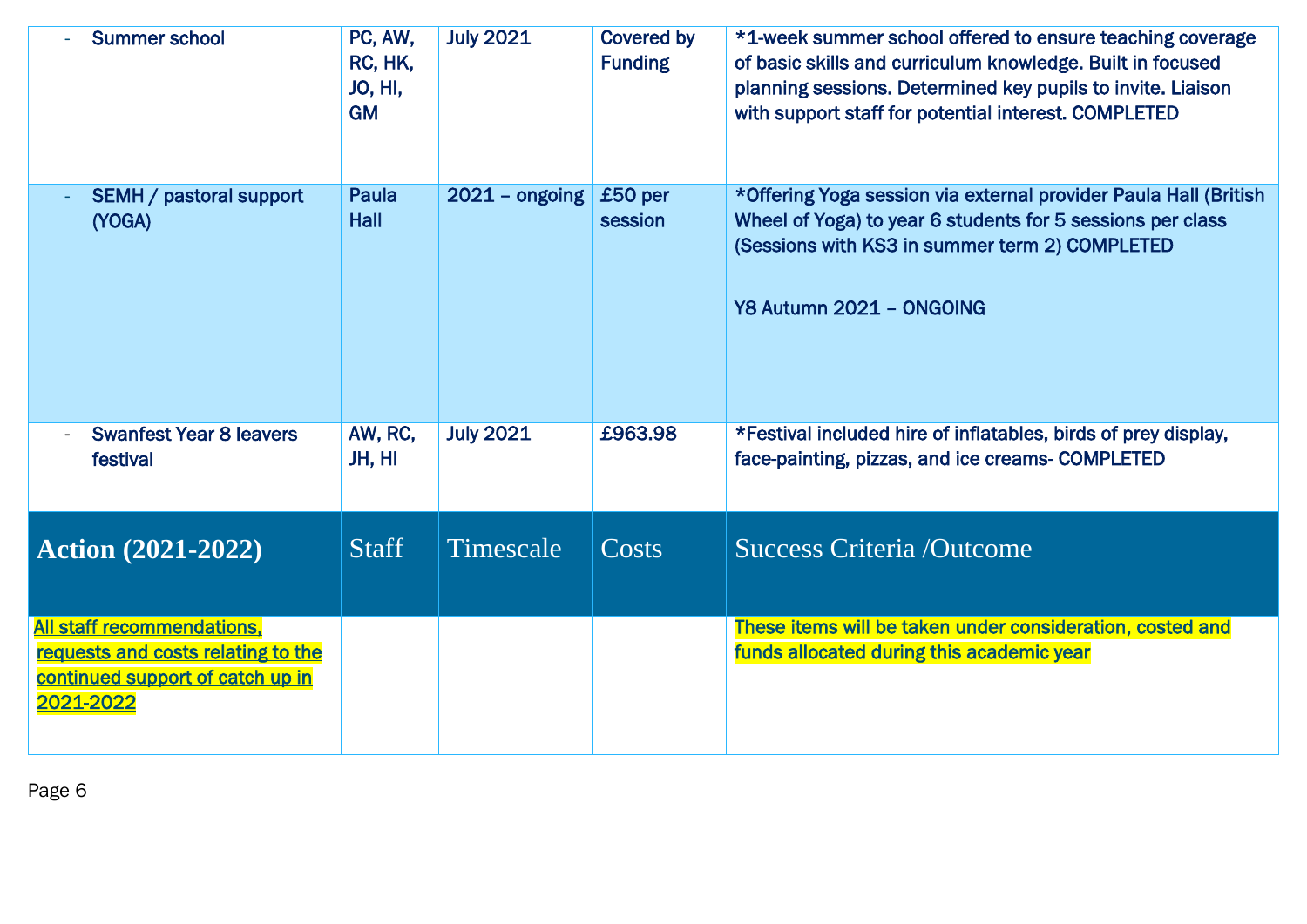| <b>Speech and language</b><br>programme                      | RC, RP,<br><b>CW</b> | Autumn term 1<br>- all year   | £94.95<br>(Spellzone)<br>$£195$ (Primary<br>and Secondary S&L<br>progression Tools) | Spellzone targeted work with 8 pupils to cover gaps in<br>attainment and ARE. Speech and Language progression tools<br>used to diagnose students in need of in school and external<br>support. |
|--------------------------------------------------------------|----------------------|-------------------------------|-------------------------------------------------------------------------------------|------------------------------------------------------------------------------------------------------------------------------------------------------------------------------------------------|
| <b>Continued tuition support</b><br>for improvement in Maths | BP, RT               | <b>Autumn terms</b>           | £30 Hourly<br>Rate                                                                  | Focus groups identified in year 8 Autumn T1 to work with RT                                                                                                                                    |
| <b>Continued Yoga sessions</b>                               | <b>PH</b>            | <b>Autum terms</b>            | £50 per<br>session                                                                  | Year 8 focus in Autumn term 1                                                                                                                                                                  |
| <b>Magadalen Farm Coaches</b>                                | RC                   | Oct 18th-20th                 | £300 per day<br>(£900 total)                                                        | Coaches paid for to support enrichment activities for year 5<br>students.                                                                                                                      |
| <b>Visiting Author (Andrew</b><br><b>Powell-Thomas)</b>      | <b>RC</b>            | 9th & 10th<br><b>November</b> | £200                                                                                | Author visit to support students in Year 5 and year 6 in writing<br>and vocabulary development related to Remembrance.                                                                         |
| <b>Forest school Resources</b>                               | <b>GM</b>            | 2021-ongoing                  | £125-150                                                                            | Resources to support students identified as benefiting from<br>forest school learning approach (Mixed year groups)                                                                             |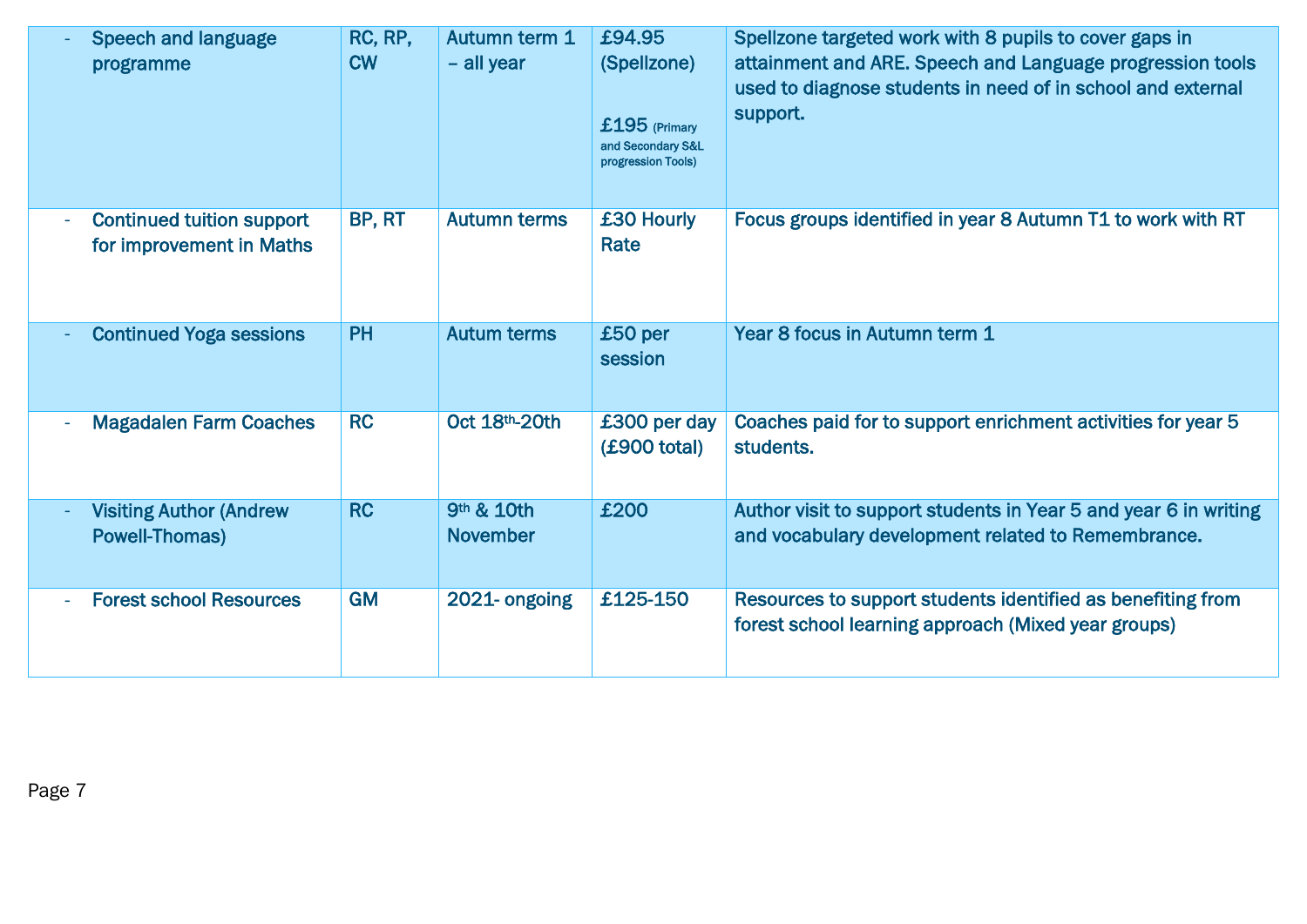| <b>Year 6 Arts Award</b>                                                                                | HI             | 2021-2022                 | £1536                             | All year 6 to be supported in the costs of completing an arts<br>award portfolio (May include additional request for subsidies<br>for a trip in March 2022 to see Lion King in Bristol - TBC) |
|---------------------------------------------------------------------------------------------------------|----------------|---------------------------|-----------------------------------|-----------------------------------------------------------------------------------------------------------------------------------------------------------------------------------------------|
| Year 7 trip to see Warhorse<br>or similar stage production                                              | JO, MA         | 2022 (spring /<br>summer) | £1500<br>(estimated)              | All year 7 to be offered the opportunity to see a stage<br>production in London/Bristol                                                                                                       |
| <b>Swimming lessons required</b><br>to bring current year 5/6<br>up to required national<br>proficiency | HK             | Spring 2022               | <b>AWAITING</b><br><b>COSTING</b> | <b>Awaiting confirmation</b>                                                                                                                                                                  |
| <b>Parkour Day or club with</b><br><b>West coast Parkour</b>                                            | JH, HK         | Autumn 2021               | <b>AWAITING</b><br><b>COSTING</b> | <b>Awaiting confirmation</b>                                                                                                                                                                  |
| <b>Field trips to Charmouth</b><br>(geog, sci, hist)                                                    | MH,<br>SSm, IT | Summer 2022               | <b>AWAITING</b><br><b>COSTING</b> | <b>Awaiting confirmation</b>                                                                                                                                                                  |
| <b>Artist to do 3D construction</b><br>workshop (Art, DT)                                               | AR, PC         | <u>?</u>                  | <b>AWAITING</b><br><b>COSTING</b> | <b>Awaiting confirmation</b>                                                                                                                                                                  |

# Budget overview

Page 8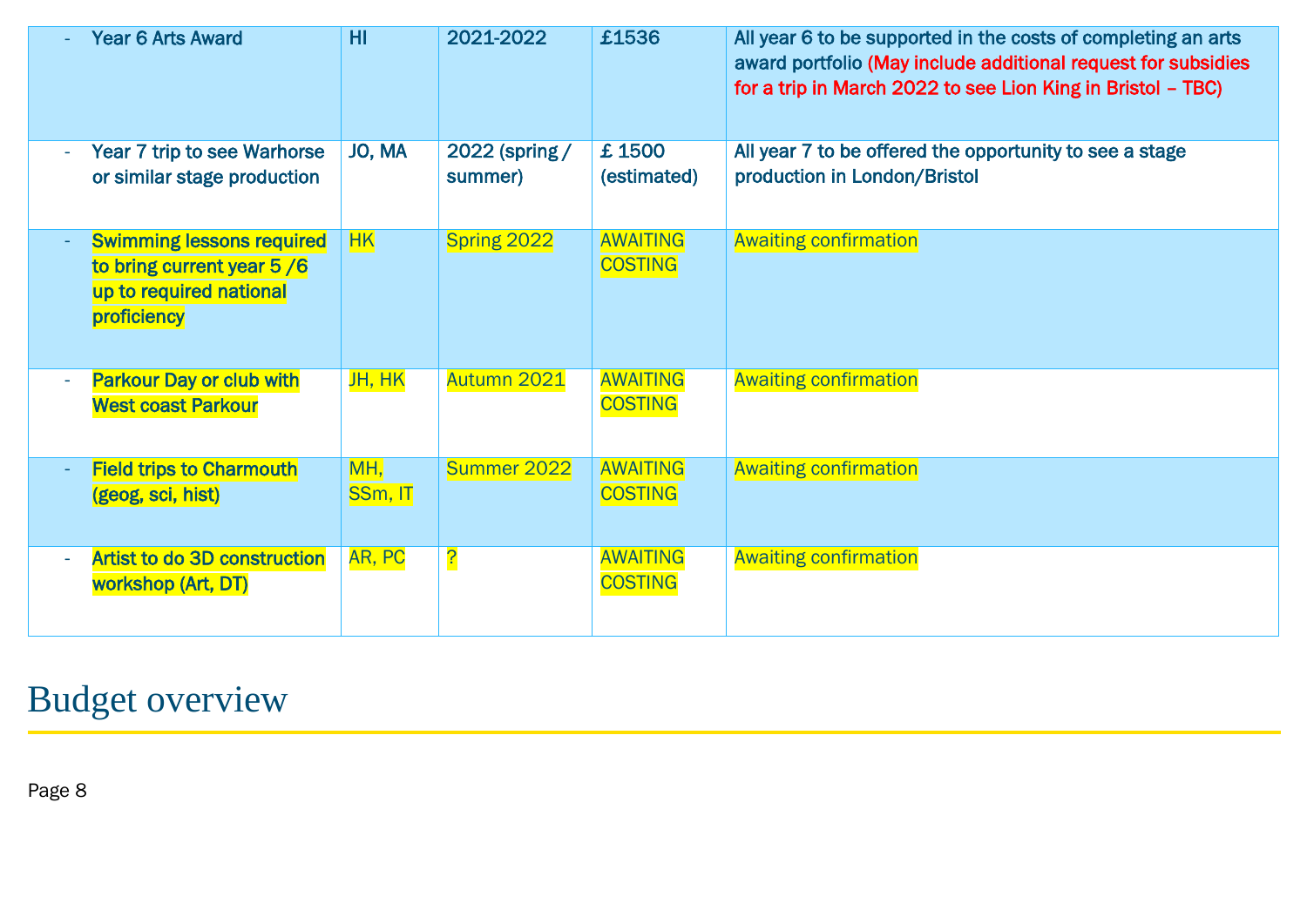| <b>Allocation</b>                            | <b>Total received:</b>                                                                                                                                                                               | <b>Spent</b> | <b>Allocated</b>                                                                 | notes                                                                                                                                                                                                                                                                                                                                      |
|----------------------------------------------|------------------------------------------------------------------------------------------------------------------------------------------------------------------------------------------------------|--------------|----------------------------------------------------------------------------------|--------------------------------------------------------------------------------------------------------------------------------------------------------------------------------------------------------------------------------------------------------------------------------------------------------------------------------------------|
| Autumn 2020<br>(c. £80 per pupil)            | £5,600                                                                                                                                                                                               |              |                                                                                  | Lockdown 0.3 put paid to several<br>strategies and plans during Jan/Feb<br>however these have been complete<br>throughout the year or remain ongoing                                                                                                                                                                                       |
| <b>Early 2021</b><br>$(c. £46.47$ per pupil) | £7,740                                                                                                                                                                                               |              |                                                                                  | Money can be rolled over to 2021-22                                                                                                                                                                                                                                                                                                        |
| Summer 2021<br>$(£33.33$ per pupil)          | <b>Total received £13, 340</b>                                                                                                                                                                       |              |                                                                                  | All funds to be allocated provisionally by<br><b>Nov 2021</b>                                                                                                                                                                                                                                                                              |
| <b>Totals:</b>                               | £13, 340 (total of government<br>funding)<br>£24,710 was added to this cost<br>centre with £7,035 withdrawn<br>to be designated PP funding top<br>up.<br>Current balance of cost centre =<br>£31,209 | £6,996.70    | £4,575.95 (Amount<br>allocated based on<br>2021-2022 staff<br>proposals to date) | (See cost centre ledger F330 COVID<br><b>Catch Up Grant for full details of</b><br>expenditure - including full amounts<br>paid to LB, RT and PH)<br>Total for amount spent to date and<br>amount allocated to be spent is<br>£11,572.65 on 06/10/21 (this amount<br>does not include future costs for RT and<br>PH for yoga and tutoring) |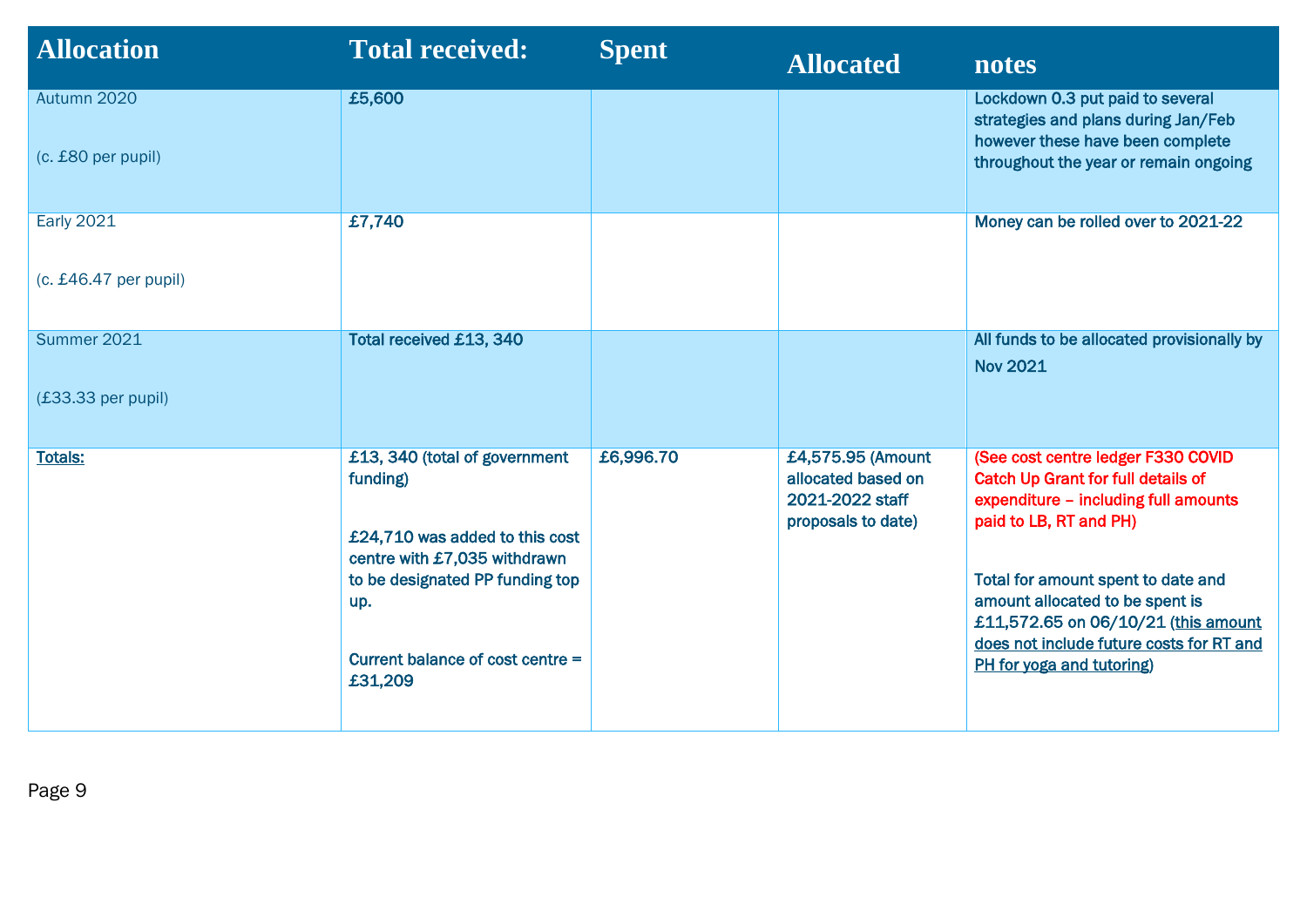#### Key issues for Senior Staff, HT, and Governors to consider:

Are we confident that we have identified a small number of implementation priorities that we think we will be able to change?

How many new routines and habits do teachers and others staff need to integrate into their work?

Have we appraised our capacity to make those changes, so that they are feasible and likely to be sustained by all staff?

Is there a clear and shared understanding of what is being implemented and how, e.g., targeted interventions and outcomes are communicated clearly to teachers?

Page 10